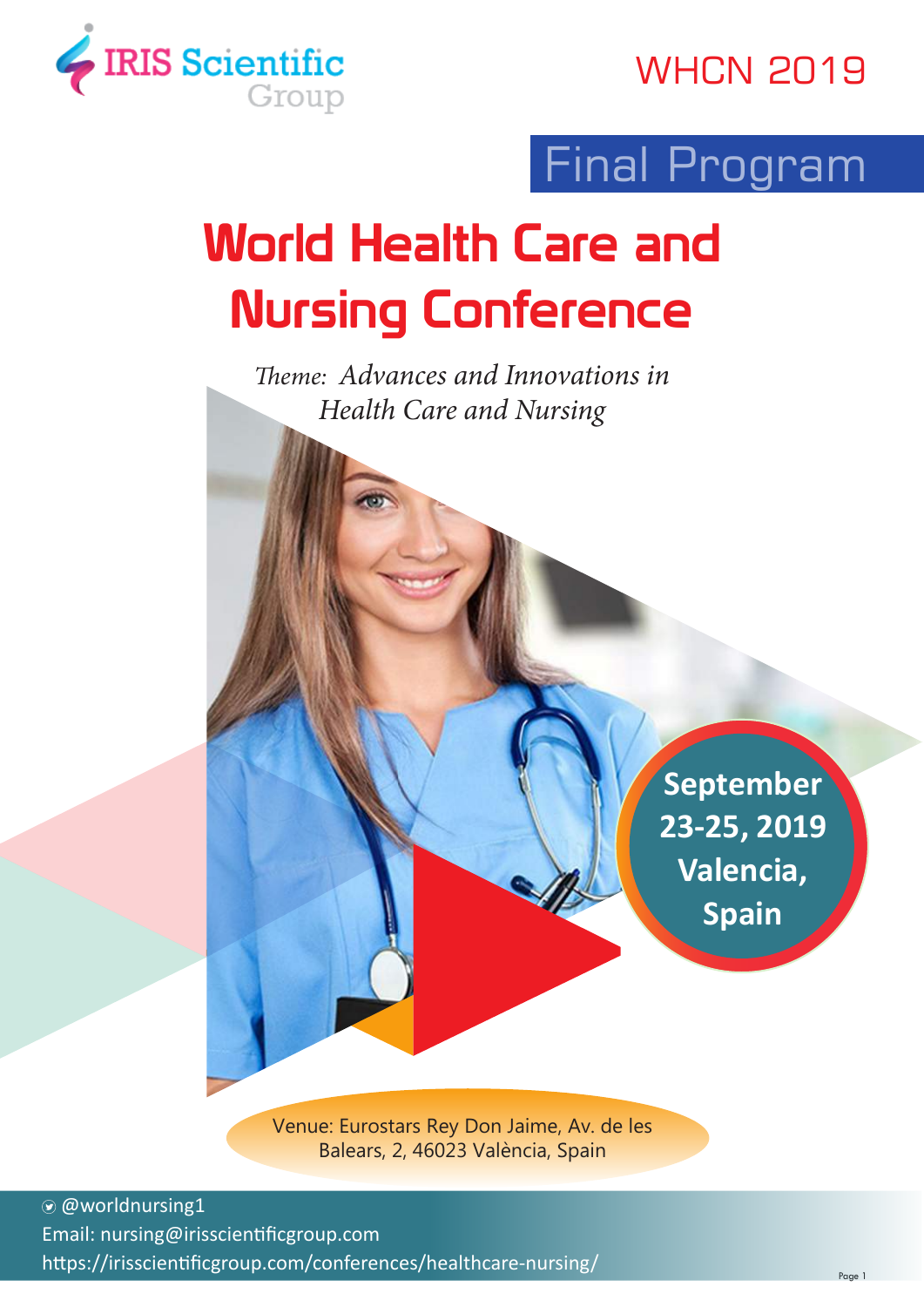|                           | Day 1 September 23, 2019   SOROLLA 1                                                                                                                                                        |  |  |
|---------------------------|---------------------------------------------------------------------------------------------------------------------------------------------------------------------------------------------|--|--|
| 08:00-08:40 Registrations |                                                                                                                                                                                             |  |  |
| 08:40-09:00 Introduction  |                                                                                                                                                                                             |  |  |
|                           | <b>Moderator: Angela O'Connor, King Edward Memorial Hospital, Australia</b>                                                                                                                 |  |  |
|                           | <b>Keynote Presentation</b>                                                                                                                                                                 |  |  |
| 09:00-09:40               | <b>Title: Competences in building digital nursing</b>                                                                                                                                       |  |  |
|                           | Pirkko Kouri, Savonia University of Applied Sciences Ltd, Finland                                                                                                                           |  |  |
| 09:40-10:20               | Title: Innovative nurse-driven solutions to complex patient issues: MPAC certification                                                                                                      |  |  |
|                           | Liisa Kathleen Ortegon, Houston Methodist Hospital, USA                                                                                                                                     |  |  |
|                           | Title: Gynecologic oncology nurse navigation  am woman                                                                                                                                      |  |  |
| 10:20-11:00               | Penny Daugherty, Northside Hospital Cancer Institute, USA                                                                                                                                   |  |  |
|                           | <b>Group Photo</b>                                                                                                                                                                          |  |  |
|                           | Coffee Break 11:00-11:30 @ Foyer                                                                                                                                                            |  |  |
|                           | <b>Oral Presentations</b>                                                                                                                                                                   |  |  |
|                           | Sessions on: Healthcare and Nursing   Mental and Behavioral Health                                                                                                                          |  |  |
|                           | <b>Session Chairs: Penny Daugherty, Northside Hospital Cancer Institute, USA</b>                                                                                                            |  |  |
|                           | Pirkko Kouri, Savonia University of Applied Sciences Ltd, Finland                                                                                                                           |  |  |
|                           | Title: An analysis of individual rescuers psychological responses to catastrophic traumatic                                                                                                 |  |  |
| $11:30-11:55$             | events                                                                                                                                                                                      |  |  |
|                           | Renee B Bazzelle, USA Navy Nurse Corps, USA                                                                                                                                                 |  |  |
| 11:55-12:20               | Title: Strengthening the caring cultures ethical foundations - A research project                                                                                                           |  |  |
|                           | Susanne Salmela, Vaasa Central Hospital, Finland                                                                                                                                            |  |  |
|                           | Title: Listening for deep understanding: Sexual assault nurse examiners' roadmap and<br>the interconnected nature of forensic evidence and the critical role of interdisciplinary           |  |  |
|                           | collaboration                                                                                                                                                                               |  |  |
| $12:20 - 12:45$           | Noël Busch-Armendariz, The University of Texas at Austin, USA                                                                                                                               |  |  |
|                           | Margaret Bassett, The University of Texas at Austin, USA                                                                                                                                    |  |  |
|                           | <b>Deidi Olaya-Rodriguez, Washington University in St. Louis, USA</b>                                                                                                                       |  |  |
|                           | Donna Rolin, The University of Texas at Austin, USA                                                                                                                                         |  |  |
| 12:45-13:10               | Title: Predicting pressure injury risk among a homeless population in the District of Columbia<br>Shirley Evers-Manly, All Health Care/Imani's, USA                                         |  |  |
|                           | Lunch Break 13:10-14:00 @ Restaurant                                                                                                                                                        |  |  |
|                           | Title: A holistic approach to integrating medical robots into patient care                                                                                                                  |  |  |
| 14:00-14:25               | Elvessa Narvasa, Canadian Council of Cardiovascular Nurses, Canada                                                                                                                          |  |  |
|                           | Title: "INCATIV index" as an intravenous therapy quality indicators                                                                                                                         |  |  |
| 14:25-14:50               | Eugenia Trigoso Arjona, Hospital Universitario y Politécnico LA FE, Spain                                                                                                                   |  |  |
|                           | Sonia Casanova Vivas, Health Public Department, Spain                                                                                                                                       |  |  |
|                           | <b>Title: Mediation, mobbing and happiness</b>                                                                                                                                              |  |  |
| $14:50 - 15:15$           | Elena Baixauli Gallego, University of Valencia, Spain                                                                                                                                       |  |  |
|                           | Title: The challenge of transformation of a traditional homecare organization to self-                                                                                                      |  |  |
| $15:15-15:40$             | organized teams                                                                                                                                                                             |  |  |
|                           | Arda Teunissen, Spitex Zürich Limmat, Switzerland                                                                                                                                           |  |  |
|                           | Title: Developmental Outcomes following prenatal exposure to Methamphetamine: A West<br>15:40-16:05 Australian Perspective                                                                  |  |  |
|                           | Angela O'Connor, King Edward Memorial Hospital, Australia                                                                                                                                   |  |  |
|                           | Title: Can culturally individualized healthy nutrition reduce and prevent T2DM complications?                                                                                               |  |  |
|                           | 16:05-16:30 Soy Ramsumeer, Comprehensive T2DM Services and A-Z Diabetes & Wound Care Services, USA<br>Pete Nathans, Comprehensive T2DM Services and A-Z Diabetes & Wound Care Services, USA |  |  |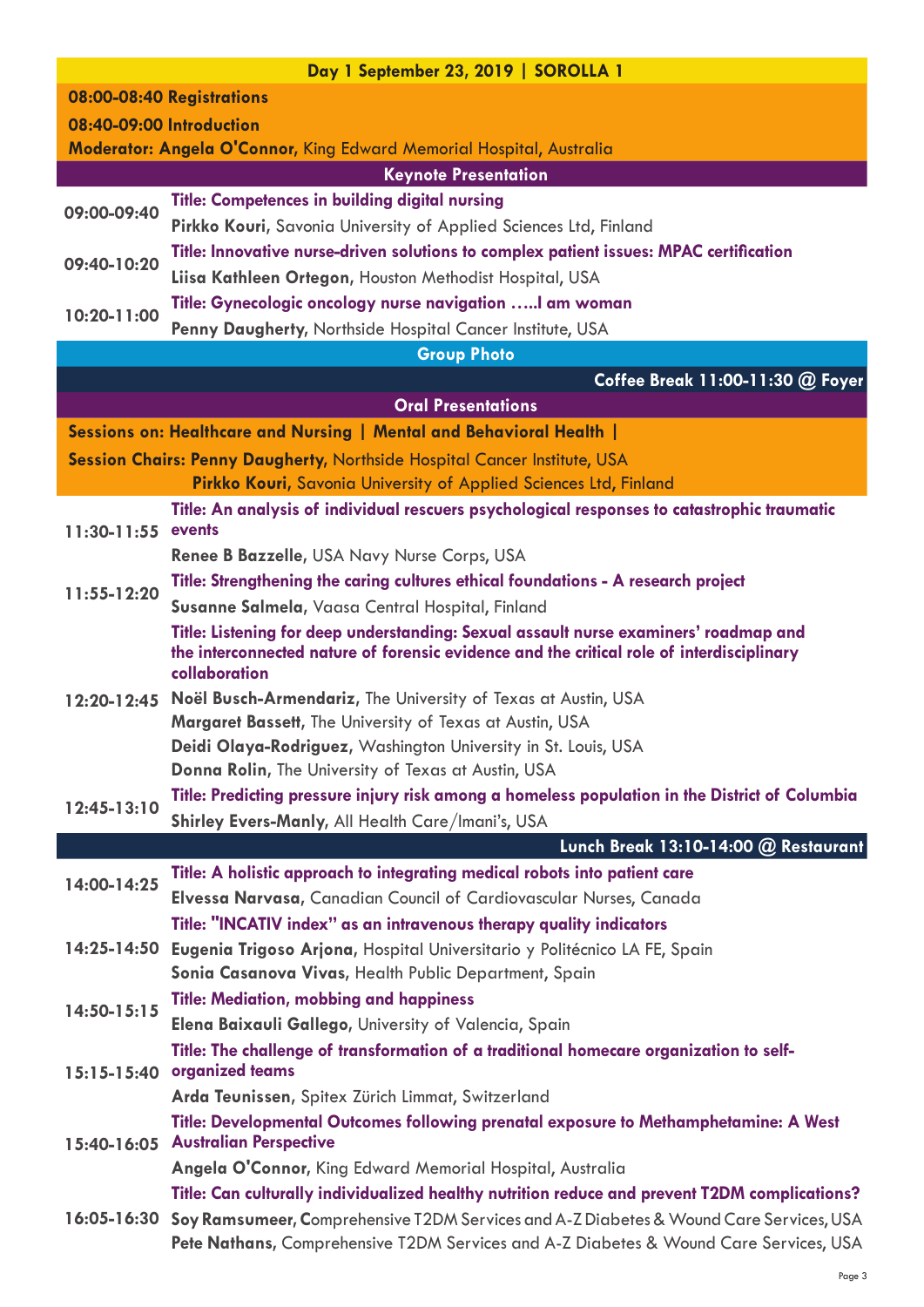#### **Workshop**

#### **17:00-18:00 Title: Interprofessional education and its integration into a nursing curriculum Cynthia Horton,** Cecil College, USA

#### **End Of Day 1**

| Day 2 September 24, 2019   SOROLLA 1                             |                                                                                                                                                                                              |  |
|------------------------------------------------------------------|----------------------------------------------------------------------------------------------------------------------------------------------------------------------------------------------|--|
| Moderator: Carrinna A. Hansen, University of Copenhagen, Denmark |                                                                                                                                                                                              |  |
|                                                                  | <b>Oral Presentations</b>                                                                                                                                                                    |  |
|                                                                  | Sessions on: Nursing Research and Education   Evidence Based Nursing   Patient Care and Safety                                                                                               |  |
|                                                                  | Session Chairs: Eugenia Trigoso Arjona, Hospital Universitario y Politécnico LA FE, Spain                                                                                                    |  |
|                                                                  | Liisa Kathleen Ortegon, Houston Methodist Hospital, USA                                                                                                                                      |  |
|                                                                  | Title: Developing an intervention of "Family System Nursing" in chronic nonmalignant pain<br>09:00-09:25 patient trajectories                                                                |  |
|                                                                  | Carrinna A. Hansen, University of Copenhagen, Denmark                                                                                                                                        |  |
|                                                                  | Title: Mental health and nursing: Assessment and identification of behavioral abnormality<br>09:25-09:50 within patient populations                                                          |  |
|                                                                  | Krista L. Nelson, Southern Arkansas University, USA                                                                                                                                          |  |
| $09:50 - 10:15$                                                  | Title: Breast cancer of young women. prevention, problems of pregnancy and lactation.<br>Retrospective study from the department of radiology clinic                                         |  |
|                                                                  | Jana Slobodníková, Alexander Dubcek University of Trenčín, Slovakia                                                                                                                          |  |
| 10:15-10:40                                                      | <b>Title: Caring for minor sibling donors</b>                                                                                                                                                |  |
|                                                                  | Eugenia Trigoso Arjona, Hospital Universitario y Politécnico LA FE, Spain                                                                                                                    |  |
| 10:40-11:05 infusions                                            | Title: Non-opioid pain management post major surgery: The use of erector spinae block                                                                                                        |  |
|                                                                  | <b>Elaine Clear, St Vincent's University Hospital, Ireland</b>                                                                                                                               |  |
|                                                                  | Coffee Break 11:05-11:30 @ Foyer                                                                                                                                                             |  |
| 11:30-11:55                                                      | Title: Enhanced recovery in colorectal anaesthesia                                                                                                                                           |  |
|                                                                  | <b>Farooq Brohi, North Tees &amp; Hartlepool NHS Foundation Trust, UK</b>                                                                                                                    |  |
| $11:55-12:20$                                                    | Title: New technologies in the emergency department                                                                                                                                          |  |
|                                                                  | Revue Eric, Lariboisière Hospital, France                                                                                                                                                    |  |
| 12:20-12:45                                                      | Title: Being a nurse researcher, the role in developing an evidence-based nursing culture –<br><b>barriers and benefits</b>                                                                  |  |
|                                                                  | Carrinna A. Hansen, University of Copenhagen, Denmark                                                                                                                                        |  |
|                                                                  | Title: The impact of a focused education session on the knowledge, attitude and intended<br>12:45-13:10 behaviour regarding breastfeeding by Saudi women who are pregnant for the first time |  |
|                                                                  | Nojoud Alreshidi, University of Hail, Saudi Arabia                                                                                                                                           |  |
|                                                                  | Lunch Break 13:10-14:00 @ Restaurant                                                                                                                                                         |  |
| 14:00-14:25                                                      | Title: Drugs and social vulnerability: The importance of health promotion in school for the<br>biopsychosocial development of adolescents                                                    |  |
|                                                                  | Nayara Perla Silva, Government of the state of Pernambuco, Brazil                                                                                                                            |  |
|                                                                  | Title: Multidimensional Assessment of Interoceptive Awareness (MAIA) is a strategy to<br>14:25-14:50 improve the outcomes of surgical positioning with kinesthetic?                          |  |
|                                                                  | Lubinu Francesco, CPS Lugano, Switzerland                                                                                                                                                    |  |
| 14:50-15:15                                                      | Title: How to increase knowledge of available technology to support nurses everyday work                                                                                                     |  |
|                                                                  | Tiina Arpola, Savonia University of Applied Sciences, Finland                                                                                                                                |  |
| $15:15-15:40$                                                    | <b>Title: Educating future nurses</b>                                                                                                                                                        |  |
|                                                                  | Hanna-Mari Nevala, Savonia University of Applied Sciences, Finland                                                                                                                           |  |
| 15:40-16:05                                                      | Title: Empathy: Can it be taught in the digital age?                                                                                                                                         |  |
|                                                                  | Mona Taylor, Thompson Rivers University, Canada                                                                                                                                              |  |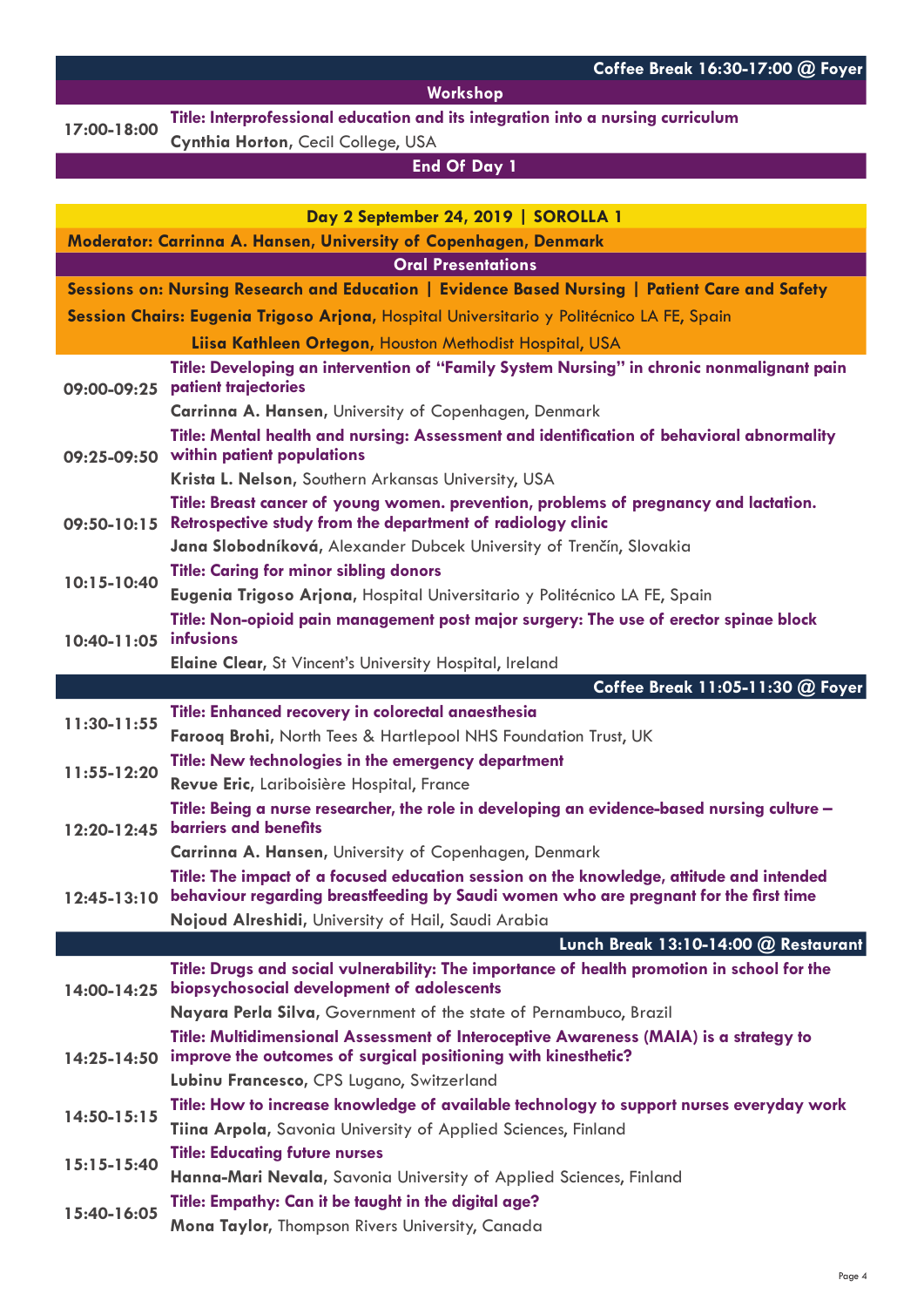|                                  | Coffee Break 16:05-16:30 @ Foyer                                                                                                                                               |  |  |
|----------------------------------|--------------------------------------------------------------------------------------------------------------------------------------------------------------------------------|--|--|
|                                  | Workshop                                                                                                                                                                       |  |  |
| 16:30-17:30                      | Title: Hospital offers living lab platform to advance nursing                                                                                                                  |  |  |
|                                  | Merita Kaunisto, Kuopio University Hospital, Finland                                                                                                                           |  |  |
|                                  | Hanna-Mari Nevala, Savonia University of Applied Sciences, Finland                                                                                                             |  |  |
|                                  | Tiina Arpola, Savonia University of Applied Sciences, Finland                                                                                                                  |  |  |
| Poster Presentations 17:30-18:30 |                                                                                                                                                                                |  |  |
| P1                               | Title: Supportive relationships, self-care confidence, and heart failure self-care behaviors                                                                                   |  |  |
|                                  | Chantira Chiaranai, Suranaree University of Technology, Thailand                                                                                                               |  |  |
| P <sub>2</sub>                   | Title: The Improvement of quality of life in patients with diabetes mellitus using 2 way<br>automate telephone call                                                            |  |  |
|                                  | Warithorn Prawatwong, Suranaree University of Technology, Thailand                                                                                                             |  |  |
| <b>P3</b>                        | Title: Incidence of complications, nursing management and outcomes in patients at post<br>anesthesia care unit (PACU)                                                          |  |  |
|                                  | Saranya Chularee, Suranaree University of Technology, Thailand                                                                                                                 |  |  |
| <b>P4</b>                        | Title: Reduce the operating room equipment attendant to prepare the first knife instrument<br>package error rate                                                               |  |  |
|                                  | Mi-Chun Chou, Chang Gung Memorial Hospital, Taiwan                                                                                                                             |  |  |
| <b>P5</b>                        | Title: Utilization of entrustable professional activities (EPAs) framework to improve<br>completeness of first-year nurses' pain assessment and management for cancer patients |  |  |
|                                  | Tzu-Ting Chen, Chang Gung Memorial Hospital, Taiwan                                                                                                                            |  |  |
| <b>P6</b>                        | Title: Compare validation of chinese-version CPOT & BPS in critically ill patients                                                                                             |  |  |
|                                  | Li hua Cheng, Chang Gung Memorial Hospital, Taiwan                                                                                                                             |  |  |
| <b>P7</b>                        | Title: Using HFMEA to improve the safety management prevention and response of central<br>physiological monitoring system for nursing staff in cardiac intensive care unit     |  |  |
|                                  | Pei-Chien Lu, Chang Gung Memorial Hospital, Taiwan                                                                                                                             |  |  |
| P <sub>8</sub>                   | Title: Can culturally individualized healthy nutrition reduce and prevent T2DM complications?                                                                                  |  |  |
|                                  | Soy Ramsumeer, Comprehensive T2DM Services and A-Z Diabetes & Wound Care Services, USA                                                                                         |  |  |
|                                  | Pete Nathans, Comprehensive T2DM Services and A-Z Diabetes & Wound Care Services, USA                                                                                          |  |  |
|                                  | <b>E-poster</b>                                                                                                                                                                |  |  |
|                                  | Title: Improving self-management of type 2 diabetes through text messages                                                                                                      |  |  |
|                                  | Susan Berry Cann, St Elizabeth's Medical Center, USA                                                                                                                           |  |  |
|                                  | <b>End Of Day 2</b>                                                                                                                                                            |  |  |

**Day 3 September 25, 2019 | SOROLLA 1** 

#### **Oral Presentations**

**Sessions on: Public Health and Primary Health Care | Nursing Informatics | Telemedicine and E-health**

**Session Chairs: Renee B Bazzelle, USA Navy Nurse Corps, USA**

|                       | Jana Slobodníková, Alexander Dubcek University of Trenčín, Slovakia                                                                                               |
|-----------------------|-------------------------------------------------------------------------------------------------------------------------------------------------------------------|
| 09:00-09:25           | Title: Evaluation of quality of antenatal care services in selected healthcare centers of<br>Mumbwa and Lusaka districts of Zambia: Pregnant women's perspectives |
|                       | Margaret C. Maimbolwa, University of Zambia, Zambia                                                                                                               |
| 09:25-09:50           | Title: Optimization of mathematical model design for surgical scheduling in surgical<br>management                                                                |
|                       | <b>Zhenhua SANG, Beijing Tsinghua Chang Gung Hospital, China</b>                                                                                                  |
| 09:50-10:15 for women | Title: Prevalence of menopause symptoms and associated factors across menopause status                                                                            |
|                       | Pei-Shan Lee, Linkou Chang Gung Memorial Hospital, Taiwan                                                                                                         |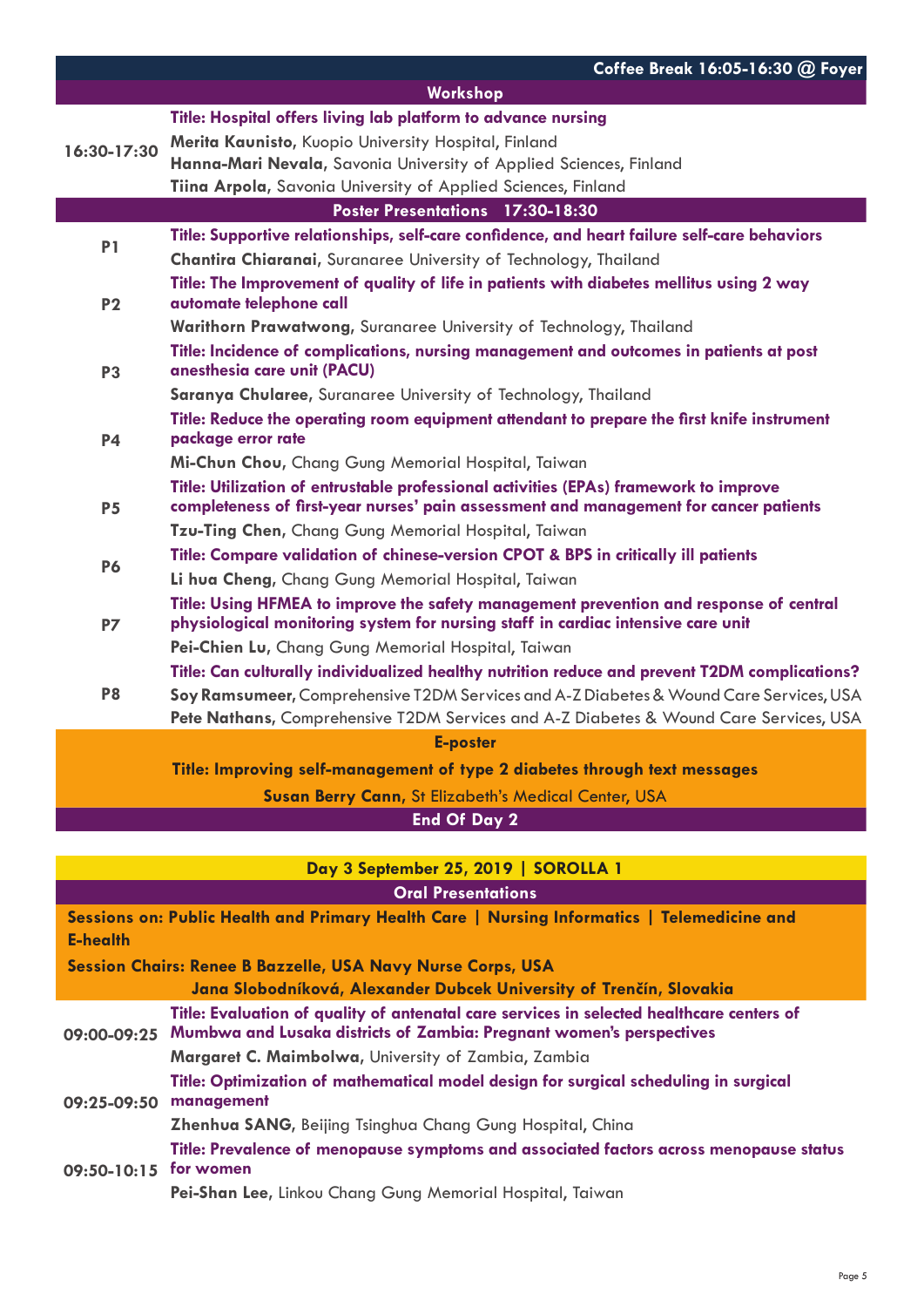| $10:15 - 10:40$     | Title: A study of relating factors of writing competence of promotion N3 clinical ladder case<br>report for nurses in the surgical units                 |  |
|---------------------|----------------------------------------------------------------------------------------------------------------------------------------------------------|--|
|                     | <b>Shui-Tao Hu, Chang Gung Memorial Hospital, Taiwan</b>                                                                                                 |  |
|                     | Title: Study on the effect of oral occlusion device in the second stage of labor of primipara                                                            |  |
| 10:40-11:05         | Juan Cai, Beijing Tsinghua Changgung Hospital, China                                                                                                     |  |
|                     | Coffee Break 11:05-11:30 @ Foyer                                                                                                                         |  |
| 11:30-11:55         | Title: QCC technique applied to improve the rate of full breastfeeding at discharge                                                                      |  |
|                     | Chuan Yun-Zhang, Beijing Tsinghua Changgung Hospital, China                                                                                              |  |
| $11:55 - 12:20$     | Title: Effects of the augmented reality learning media on cognitive domain of learning about<br>normal mechanisms of childbirth in Thai nursing students |  |
|                     | Jantakan Kanjanawetang, Suranaree University of Technology, Thailand                                                                                     |  |
| 12:20-12:45         | Title: Addressing older adults' visit-related expectations in primary care                                                                               |  |
|                     | Joanna Chylińska, Medical University of Warsaw, Poland                                                                                                   |  |
|                     | Lunch Break 12:45-13:45 @ Restaurant                                                                                                                     |  |
| <b>End Of Day 3</b> |                                                                                                                                                          |  |

**Notes:**